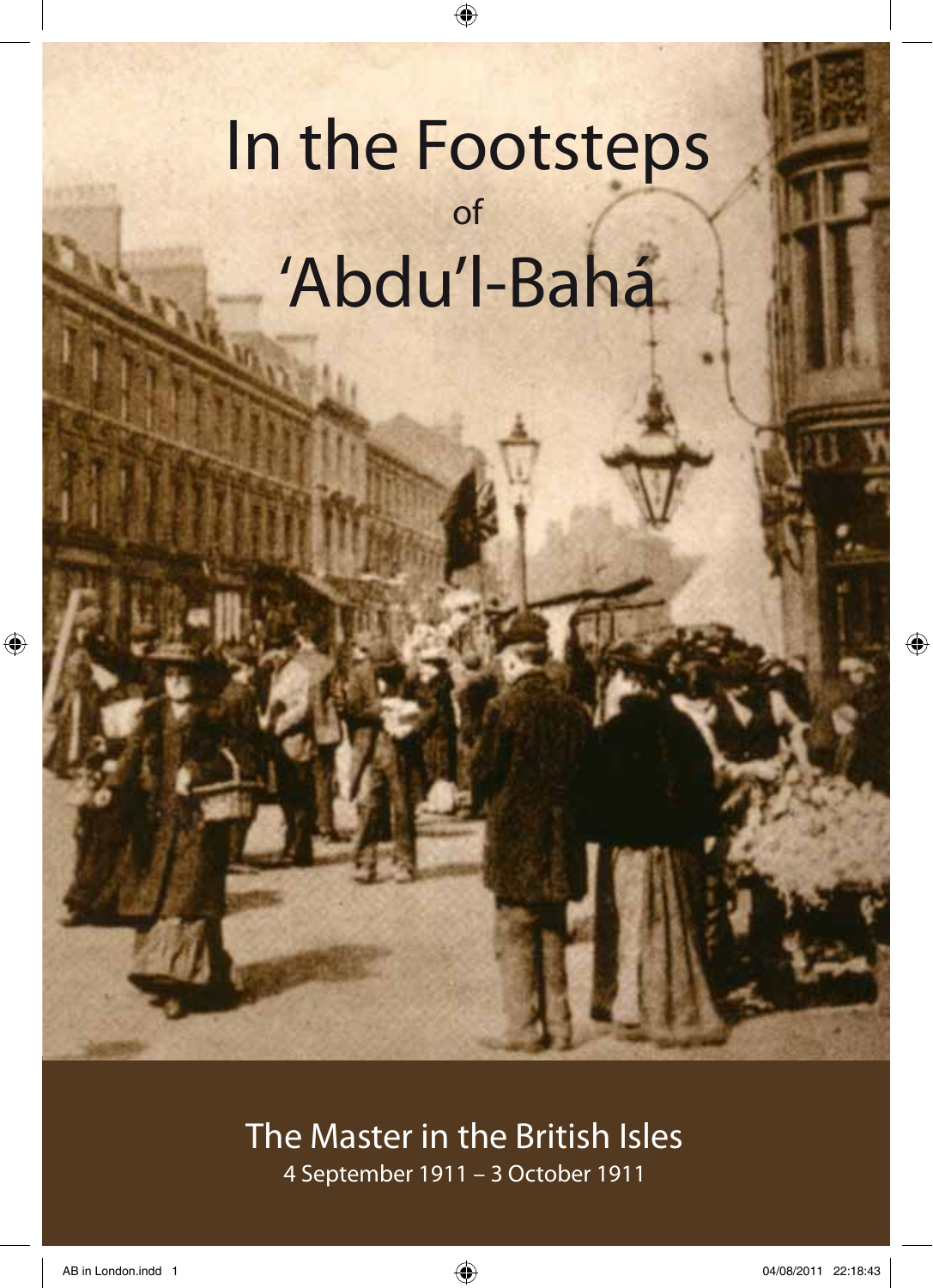**Introduction**

*by the National Spiritual Assembly of the Bahá'ís of the United Kingdom*

A full century has passed since this land was first blessed by the precious footsteps of 'Abdu'l-Bahá.

With hearts overflowing with gratitude, we render thanks to our loving Master for having, in the words of the beloved Guardian:

*… called into being this community … at the time of the inception of His Father's Faith in the West, … tenderly and vigilantly nursed it and guided its footsteps in the early years of its infancy, … twice conferred upon it the inestimable blessings of personal contact with its members, … sustained, from His station on high, its development in the course of no less than two decades, within the framework of a rising Administrative Order, … enabled it to expand and consolidate itself within its island home, [and] launched it, subsequently, on its mission overseas …*

'Abdu'l-Bahá arrived on these shores on Monday 4 September 1911. Friends the length and breadth of the British Isles and beyond had gathered to welcome their revered Guest. We turn to the words of the immortal Lady Blomfield to transport us to that momentous occasion and to the presence of the Master:

*A silence of love and awe overcame us, as we looked at Him; the gracious figure, clothed in simple white garment, over which was a light-coloured Persian aba; on his head he wore a low-crowned taj, round which was folded a small, fine-linen turban of purest white; His hair and short beard were of that snowy whiteness which had once been black; His eyes were large, blue grey with long, black lashes and well marked eyebrows; His face was a beautiful oval with warm, ivory-coloured skin, a straight finely modelled nose, and firm, kind mouth. These are merely outside details by which an attempt is made to convey an idea of his arresting personality... 'I am very much pleased with you all. Your love has drawn me to London. I have waited forty years in prison to bring the Message to you. Are you pleased to receive such a guest?' I think our souls must have answered, for I am not conscious that anyone uttered an audible word.*

During the month that followed, 'Abdu'l-Bahá expended every ounce of His energy championing the Cause of God in London and Bristol, showering His love, His wisdom, His care on countless souls. In its message to the Bahá'ís of the world this Ridván, . the Universal House of Justice described in a profoundly moving way the manner in which 'Abdu'l-Bahá taught the Faith of His illustrious Father during His "epoch-making journeys" to Egypt and the West:



*Photo: Lafayette London*

*'Abdu'l-Bahá*

⊕

⊕

3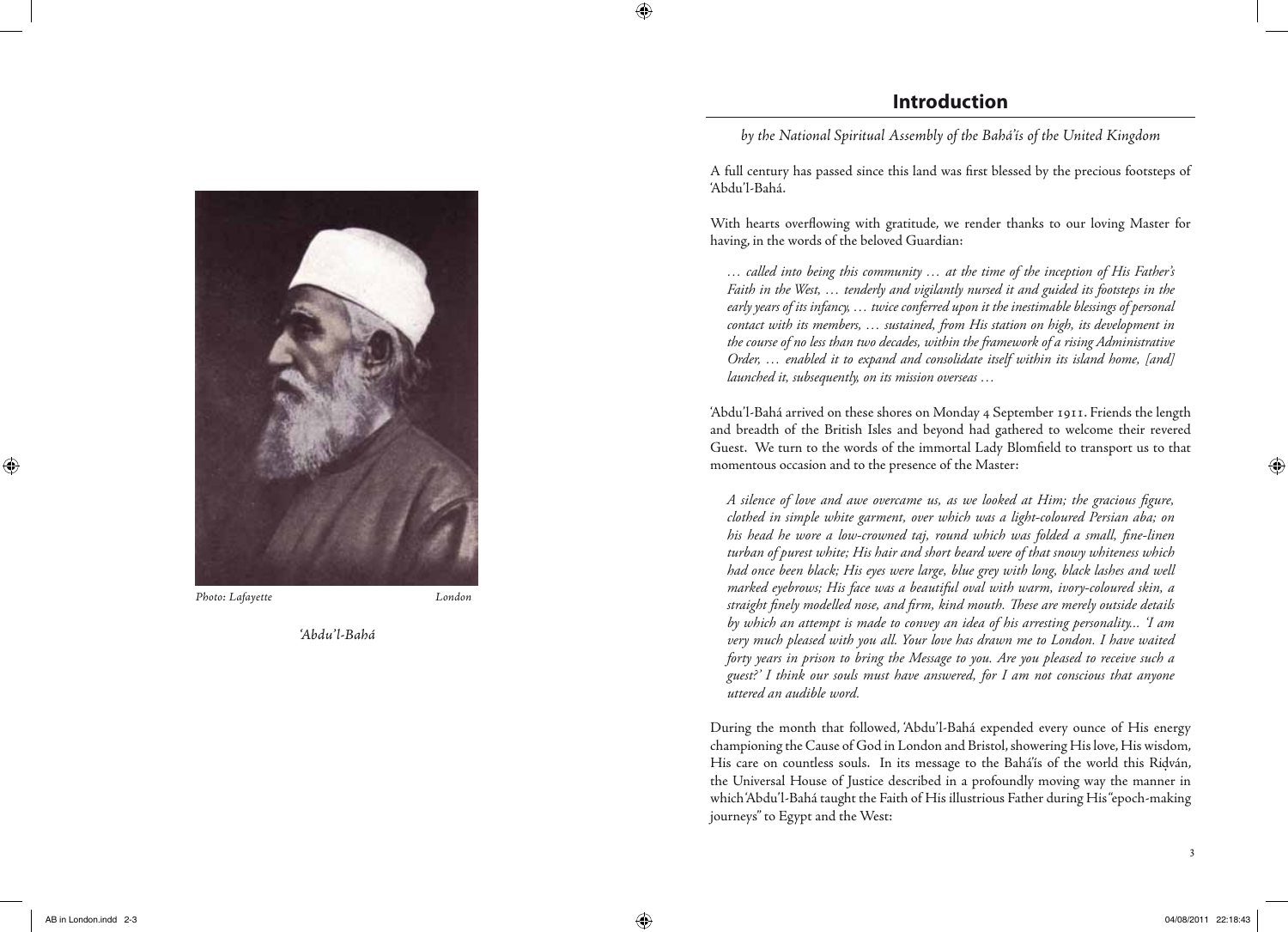*Tirelessly, He expounded the teachings in every social space: in homes and mission halls, churches and synagogues, parks and public squares, railway carriages and ocean liners, clubs and societies, schools and universities. Uncompromising in defence of the truth, yet infinitely gentle in manner, He brought the universal divine principles to bear on the exigencies of the age. To all without distinction - officials, scientists, workers, children, parents, exiles, activists, clerics, sceptics - He imparted love, wisdom, comfort, whatever the particular need. While elevating their souls, He challenged their assumptions, reoriented their perspectives, expanded their consciousness, and focused their energies. He demonstrated by word and deed such compassion and generosity that hearts were utterly transformed. No one was turned away. Our great hope is that frequent recollection, during this centennial period, of the Master's matchless record will inspire and fortify His sincere admirers. Set His example before your eyes and fix your gaze upon it; let it be your instinctive guide in your pursuit of the aim of the Plan.*

To help us evoke the Master's presence in our lives and inspire "frequent recollection during this centennial period", the National Spiritual Assembly has commissioned the production of this booklet, *In the Footsteps of 'Abdu'l-Bahá,* which documents the events associated with the Master's visit to these shores in September and October 1911. It is offered as a commemorative gift to each Bahá'í home, and as a token of the National Assembly's love for each and every one of the Blessed Beauty's faithful followers in this land.

One hundred years ago the British Bahá'í community – who numbered just a handful of believers at that time – had the inestimable privilege and bounty of the physical presence of 'Abdu'l-Bahá in their midst. Today, the Master lives on in our hearts and minds, He continues to surround us with His unfailing protection and watches over us as we toil hard to lay the foundation of that glorious civilisation enshrined in the Revelation of His beloved Father. And as we press on with the tasks at hand, may we hold ever more tightly to our connection with the Centre of the Covenant, remembering His assurances that He is always close to those who love Him and who strive to walk the path of service that He trod so heroically every moment of His beautiful life:

*And now I give you a commandment which shall be for a covenant between you and Me – that ye have faith; that your faith be steadfast as a rock that no storms can move, that nothing can disturb, and that it endure through all things even to the end; even should ye hear that your Lord has been crucified, be not shaken in your faith; for I am with you always, whether living or dead, I am with you to the end. As ye have faith so shall your powers and blessings be. This is the balance – this is the balance – this is the balance.*

# **Monday 4 September 1911**

'Abdu'l-Bahá had been resting for a few days at Thorton-les-Bains near Geneva before travelling to England. He went to the home of Lady Blomfield at 97 Cadogan Gardens, Chelsea which was to be the base for His stay in England.

The evening of his arrival in London, Monday, September 4th, 1911, 'Abdu'l-Baha said: Heaven has blessed this day. It was said that London should be a place for a great proclamation of the Faith. I was tired when I went on board the steamer, but when I reached London and beheld the faces of the friends my fatigue left me. Your great love refreshes me. I am very pleased with the English friends.

*'Abdu'l-Bahá in London*, p. 53



*97 Cadogan Gardens (today)where 'Abdu'l-Bahá was the guest of Lady Blomfield*

. . . Abdul-Baha was tired by the long journey but found his London quarters both comfortable and convenient. The rash and roar of the great metropolis have greatly interested him but at all times he gives one the impression of living a greater and fuller life, which takes little account of temporary material surroundings, recognizing instead the all-pervading power of the One Spirit pulsating throughout the whole universe.

Abdul-Baha receives all who come to him, whether great or small, providing they show a real interest in the Great Truths for which BAHA'O'LLAH stood. Countless press correspondents have been received and they usually retire from the interview greatly impressed by his noble dignity and spiritual simplicity. Many of the London dailies refer to him as the great Persian Prophet, but in *The Observer* (Sept, 10) and other papers, Abdul-Baha expressly states that he simply claims to be the Son of a Prophet and refers all enquirers to the Teachings and inspired life of his Father, BAHA'O'LLAH. Believers from the world over have gathered in London during the present month and express keen gratification at the tremendous wave of interest now being taken here in the Bahai Message. Abdul-Baha has been visited by many well-known leaders of thought now in this country.

# *Star of the West* Vol. II No. 11

See also *The Christian Commonwealth* 4 Oct 1911, p. 11; *God Passes By* p. 280

 $\bigoplus$ 

AB in London.indd 4-5 04/08/2011 22:18:44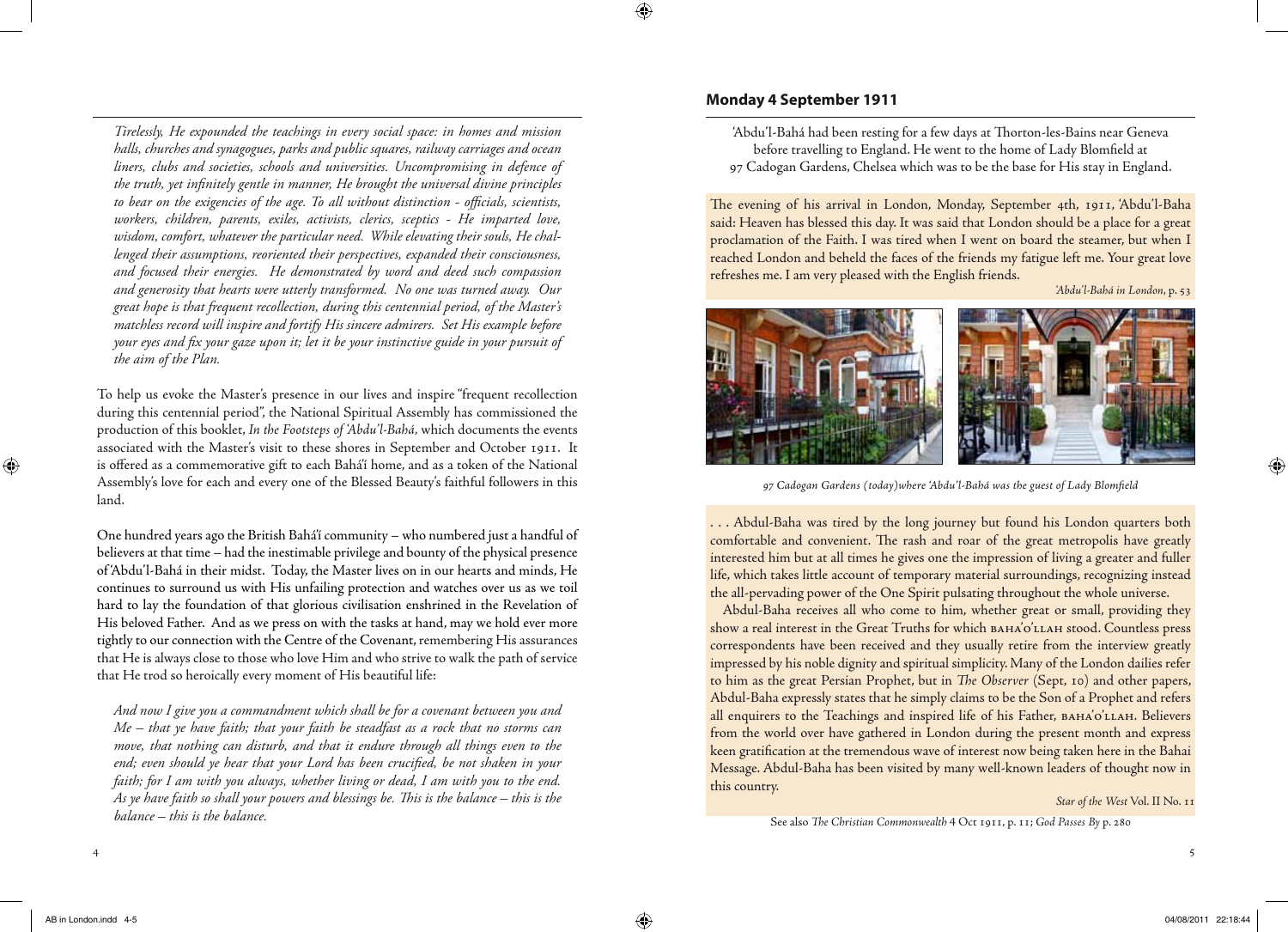# **The daily routine**

The Master's custom was to receive the visitors by twos or by threes, or individually, during the early hours of the morning. Then, about nine o'clock, He would come into the dining-room whilst we were at breakfast to greet us. "Are you well? Did you sleep well?"

We tried to prevail upon Him to take some breakfast with us (we were always concerned that He ate so very little). At last one day He said He would like a little soup—then we had it brought in every morning. He smiled and said: "To please you I will take it. Thank you, you are very kind." Then to the servitor who offered it to Him: "I give too great trouble," He said.

In a few minutes He would go to His room, where He would resume the chanting of prayers and dictating of Tablets in reply to the vast number of letters which incessantly arrived.

Visitors having gradually gathered in the drawing-room (about ten o'clock), 'Abdu'l-Bahá would come to us, pausing just inside the door, smiling round at the guests with a look of joyous sympathy which seemed to enfold each and all who were present; they rose simultaneously, as though the kingship of this Messenger were recognized by an inner perception.

"How are you? My hope is that you are well. Are you happy?"

Speaking so to us, He would pass through our midst to His usual chair. Then He would talk rather *with* us than *to* us; so did He reply to unspoken questions, causing wonderment in those who were waiting to ask them—weaving the whole into a beautiful address, in the atmosphere of which all problems and pain and care and doubt and sorrow would melt away, leaving only happiness and peace.

Lady Blomfield in *The Chosen Highway,* pp. 157-158

Sara, Lady Blomfield (1959-1939), who was given the name Sitárih (meaning Star) by 'Abdu'l-Bahá, was the widow of the architect Sir Arthur Blomfield. She was a supporter of the Women's Suffrage Movement, though not some of their actions, and worked with Eglantyne Jebb in the early days of Save the Children. She became a believer in Bahá'u'lláh in 1907.

Together with her two daughters and Beatrice Marion Platt, she made notes during the talks given by 'Abdu'l-Bahá while He was in Paris and these were published under the title *Paris Talks*. She produced a number of leaflets but is best known for her book *The Chosen Highway* which chronicles the history of the Bahá'í Faith, often through the recordings of the words of Bahá'u'lláh's own family members. It also has a substantial chapter about 'Abdu'l-Bahá's visits to this county.



# **Tuesday 5 September 1911**

'Abdu'l-Bahá was interviewed by the editor of *The Christian Commonwealth*, Mr Albert Dawson, and later met with the Rev R. J. Campbell



*The Christian Commonwealth* was a weekly newspaper published every Wednesday. It was started in 1881 and had a very liberal outlook. On 13 September it printed, on its front cover, an article which included the interview between 'Abdu'l-Bahá and Rev R. J. Campbell that had taken place on 5 September. The following week the front cover had another article, entitled 'The Vanishing of the Veil', about 'Abdu'l-Bahá's visit to St John's, Westminster. Other issues also had substantial articles about His visits.

### Meeting Between Abdul Baha And Mr. Campbell.

Immediately Mr. Campbell entered the room Abdul Baha rose from his chair and advanced to meet him with smiling-face and arms extended; The elder man grasped both the hands of the younger, and, retaining them, warmly greeted him. His expression and manner showed that he regarded the occasion as no ordinary one. Standing face to face, linked hand in hand, in the centre of the room, these two spiritual leaders of world-wide fame—Eastern and Western, but essentially one in their outlook on life formed an impressive picture that is stamped indelibly on the mind's eye of all who were privileged to be present. The meeting was so remarkable that I ventured to take notes of the conversation (conducted through an interpreter), and here reproduce them. It should be mentioned that the note-taking was quite unpremeditated. Neither speaker was aware that his words were being recorded. The conversation was private, and permission to publish was given with reluctance.

Abdul Baha first inquired after Mr. Campbell's health, and said he had been very anxious to meet him. The conversation then proceeded as follows: —

R. J. Campbell: I have long looked forward to this opportunity.

Abdul Baha: That is proof that both our hearts are at one.

R. J. C.: I think that is true.

A. B.: There is a Persian saying that hearts that are at one find their way to one another. R. J. C.: I do not think that saying is peculiar to Persia.

. . .

*The Christian Commonwealth*, Wednesday, Sept 13, 1911

See also *Star of the West* Vol. II No. 11 and No. 12

 $\sim$  7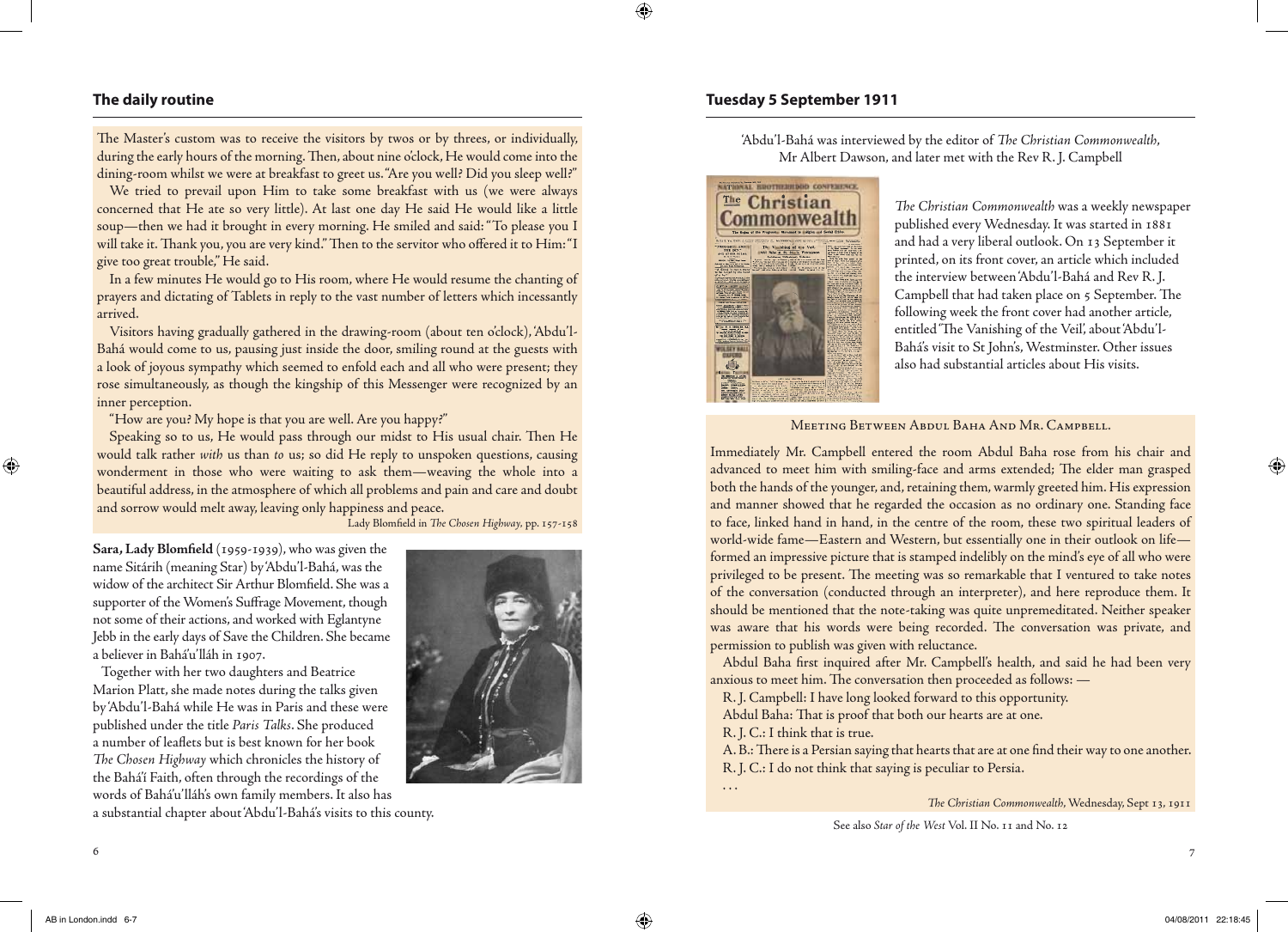# **Wednesday 9 September 1911**

'Abdu'l-Bahá visited the home of Mrs Thornburgh-Cropper at 31 Evelyn Mansions, Carlisle Place, Victoria

On the Wednesday following Abdul-Baha's arrival in London, Mrs. Thornburgh-Cropper gave an "At Home" to the believers and between fifty and sixty were present to meet him. One of the friends, a Mrs. Drakoules, who founded The Humanitarian League over twenty years ago*,* brought with her a leaflet pertaining to the work of the League, which was handed to Abdul-Baha. Upon learning that kindness was its purpose, he highly commended her, and made it the theme of his discourse. He then said:

"You are all one family; you have grown out of one root. Each of you is like a branch, a flower, a fruit. You must look on no one as a stranger. You should try to show the greatest love to all men and to every creature. I have come to you as to my own people—brothers and sisters, sons and daughters. My bond is with all mankind; so should yours be. Try to follow the teachings of вана'о'<sub>LLАН</sub>, then each one will shine like a star. Since the time of Adam there has been no other teaching; until the end of time there will be no other." *Star of the West* Vol. II No. 12



*when a young woman*

**Mary Virginia Thornburgh-Cropper** –

known to her friends as Minnie – first heard of the Bahá'í Faith in 1898 when she was 41. She was an American living in London and had been married to an Englishman. Shortly after reading about the Báb in an encyclopedia, by coincidence, she was invited by her friend Phoebe Hearst to be part of the first group of Western Bahá'í pilgrims to visit 'Abdu'l-Bahá in the Holy Land.

She is considered to be the first person to become a Bahá'í in the UK and throughout her life was a very active member of the community. She was a member of the first elected National Spiritual Assembly of England (later Great Britain).

She made her motor-car available to 'Abdu'l-Bahá during His visits. She passed away on 17 March 1938. *Portrait of Mrs Thornburgh-Cropper* 

# **Friday 8 September 1911**

'Abdu'l-Bahá visited the home of Miss Ethel Jenner Rosenberg for a Unity meeting at White Lodge, 8 Sunnyside, Wimbledon (since demolished)

### **Discourse given at Miss E. J. Rosenberg's Unity Meeting**. *September* 8*th,* 1911

Praise be to God, that such a meeting of purity and steadfastness is being held in London. The hearts of those present are pure, and are turned towards the Kingdom of God. . .

Baha'u'llah then came and once more renewed the foundation of Faith. He brought back the teachings of God, and the humane practices of the time of Christ. He quenched the thirst of the thirsty, He awakened the careless and called the attention of the heedless to the Divine secrets. He declared the unity of humanity, and spread abroad the teaching of the equality of all men.

Therefore, all of you ought with your hearts and minds to endeavour to win the people with kindness, so that this great Unity may be established, that childish superstitions may pass away, and all may become one.

*'Abdu'l-Bahá in London*, pp. 44-5

**Ethel Rosenberg (1858-1930)** became a Bahá'í around 1899 and went on her first pilgrimage in 1901. While 'Abdu'l-Bahá was in London, Ethel Rosenberg was His social secretary, arranging appointments for the Master.

 'Abdu'l-Bahá asked Ethel Rosenberg and a number of other people to form a committee to decide what to do about collecting funds and publishing Bahá'í books. Their first published book was *'Abdu'l-Bahá in London.*

Ethel Rosenberg made her third pilgrimage in November 1921, but arrived just after 'Abdu'l-Bahá's passing. Shoghi Effendi sent her home with instructions to call for the election the first National Spiritual Assembly of England. She served on this body for a number of years. Shoghi Effendi named her an 'Apostle of

'Abdu'l-Bahá'.



8 a comparative contract to the contract of the contract of the contract of the contract of the contract of the contract of the contract of the contract of the contract of the contract of the contract of the contract of th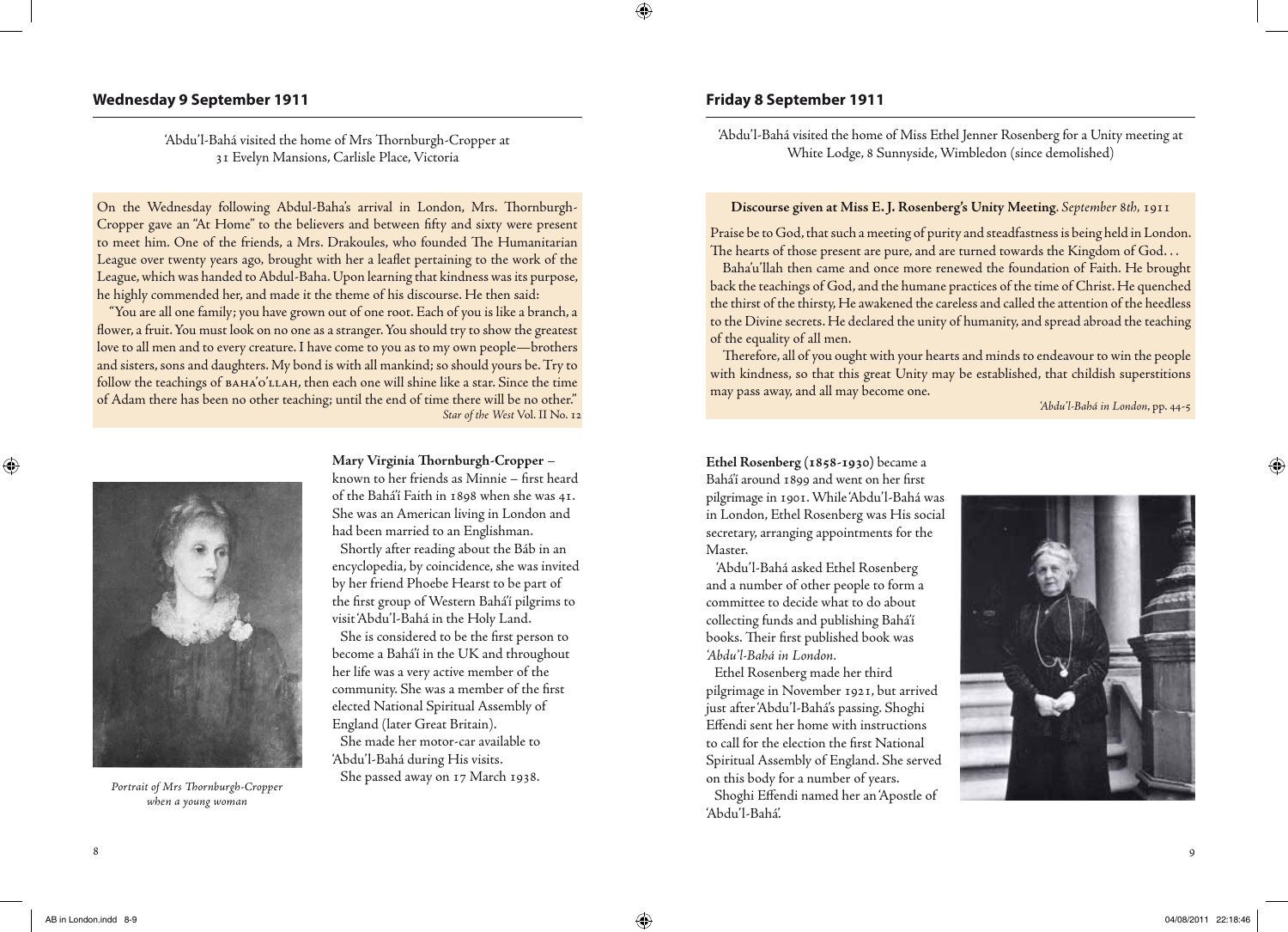# **Saturday 9 September 1911 Sunday 10 September 1911**

'Abdu'l-Bahá visited the home of Miss Anett Schepel and Miss Alice Buckton, Vanners, Byfleet, Surrey (since demolished)

### **At Byfleet.**

On the afternoon of September 9th, a number of working women of the Passmore Edwards' Settlement, who were spending their holidays with Miss Schepel and Miss Buckton at Vanners, in Byfleet, a village some twenty miles out of London, had the great privilege of meeting 'Abdu'l-Bahá. They wrote a short record of his sayings to keep for themselves. The following is an extract:—

We gathered round him in a circle, and he made us sit beside him in the window seat. One of the members, who was ill, had a specially beautiful greeting from him. 'Abdu'l-Bahá began by saying, as he seated himself: "Are you happy?" and our faces must have shown him that we were. He then said: "I love you all, you are the children of the Kingdom, and you are accepted of God. Though you may be poor here, you are rich in the treasures of the Kingdom. I am the Servant of the poor. Remember how His Holiness Jesus said: 'Blessed are the poor!' If all the queens of the earth were gathered here, I could not be more glad!"

'Abdu'l-Bahá knew that we had a treasury box from which we try to help people less fortunate than ourselves. Presently he rose, and said: "You are dear to me. I want to do something for you! I cannot cook for you (he had previously seen us busy in the kitchen) but here is something for your fund." He went round the circle to each, with a beautiful smile, shaking hands with all, and giving the Bahá'í greeting: "Alláh'u'Abhá!"

Later on he walked in the village, and many poor children came to him, and mothers with sick babies and men out of work. He spoke to them all, through an interpreter. At tea-time other friends joined us. 'Abdu'l-Bahá liked the cottage garden at Vanners, the little orchard and the roses. He said: "This is like a Persian garden. The air is very pure."

On leaving for London he presented every one with a purple heartsease from the garden, and said again and again: "Good-bye" in English.

*'Abdu'l-Bahá in London*, pp. 85-6

Alice Mary Buckton (1867-1944) wrote many plays and poems. Her play *Eager Heart* was seen by 'Abdu'l-Bahá on His second visit to England. She became a member of the Froebelian Society which was formed to reform educational methods. She persuaded Anett Schepel who had worked at Pestalozzi-Froebel Haus in Germany to move to England and together they worked to improve child education, opening a school in St John's Wood.

'Abdu'l-Bahá spoke at the City Temple, Holborn Circus, to over 2,000 people. This was the first time He had addressed a Western audience.

# **Inscription in the Old Bible** *Written by 'Abdu'l-Bahá in Persian*

This book is the Holy Book of God, of celestial Inspiration. It is the Bible of Salvation, the Noble Gospel. It is the mystery of the Kingdom and its light. It is the Divine Bounty, the sign of the guidance of God.

*'Abdu'l-Bahá ' Abbas*



*The City Temple as it is today. It was bombed in World War II and the pulpit Bible was destroyed. The church was rebuilt in 1958.*

# **Address given by 'Abdu'l-Bahá at the City Temple** *Sunday, September 10th, 1911*

O Noble friends; seekers after God! Praise be to God! Today the light of Truth is shining upon the world in its abundance; the breezes of the heavenly garden are blowing throughout all regions; the call of the Kingdom is heard in all lands, and the breath of the Holy Spirit is felt in all hearts that are faithful. The Spirit of God is giving eternal life. In this wonderful age the East is enlightened, the West is fragrant, and everywhere the soul inhales the holy perfume. The sea of the unity of mankind is lifting up its waves with joy, for there is real communication between the hearts and minds of men. The banner of the Holy Spirit is uplifted, and men see it, and are assured with the knowledge that this is a new day....

The gift of God to this enlightened age is the knowledge of the oneness of mankind and of fundamental oneness of religion. War shall cease between nations, and by the will of God the Most Great Peace shall come; the world will be seen as a new world, and all men will live as brothers. . . .

There is one God; mankind is one; the foundations of religion are one. Let us worship Him, and give praise for all His great Prophets and Messengers who have manifested His brightness and glory.

The blessing of the Eternal One be with you in all its richness, that each soul according to his measure may take freely of Him. Amen.

From *The Christian Commonwealth* 13 September 1911 quoted in *'Abdu'l-Bahá in London*, pp. 19-20

The above address was spoken by 'Abdu'l-Bahá from the city Temple pulpit and the translation was then read to the congregation by Wellesley Tudor Pole.

 $\bigoplus$ 

AB in London.indd 10-11 04/08/2011 22:18:46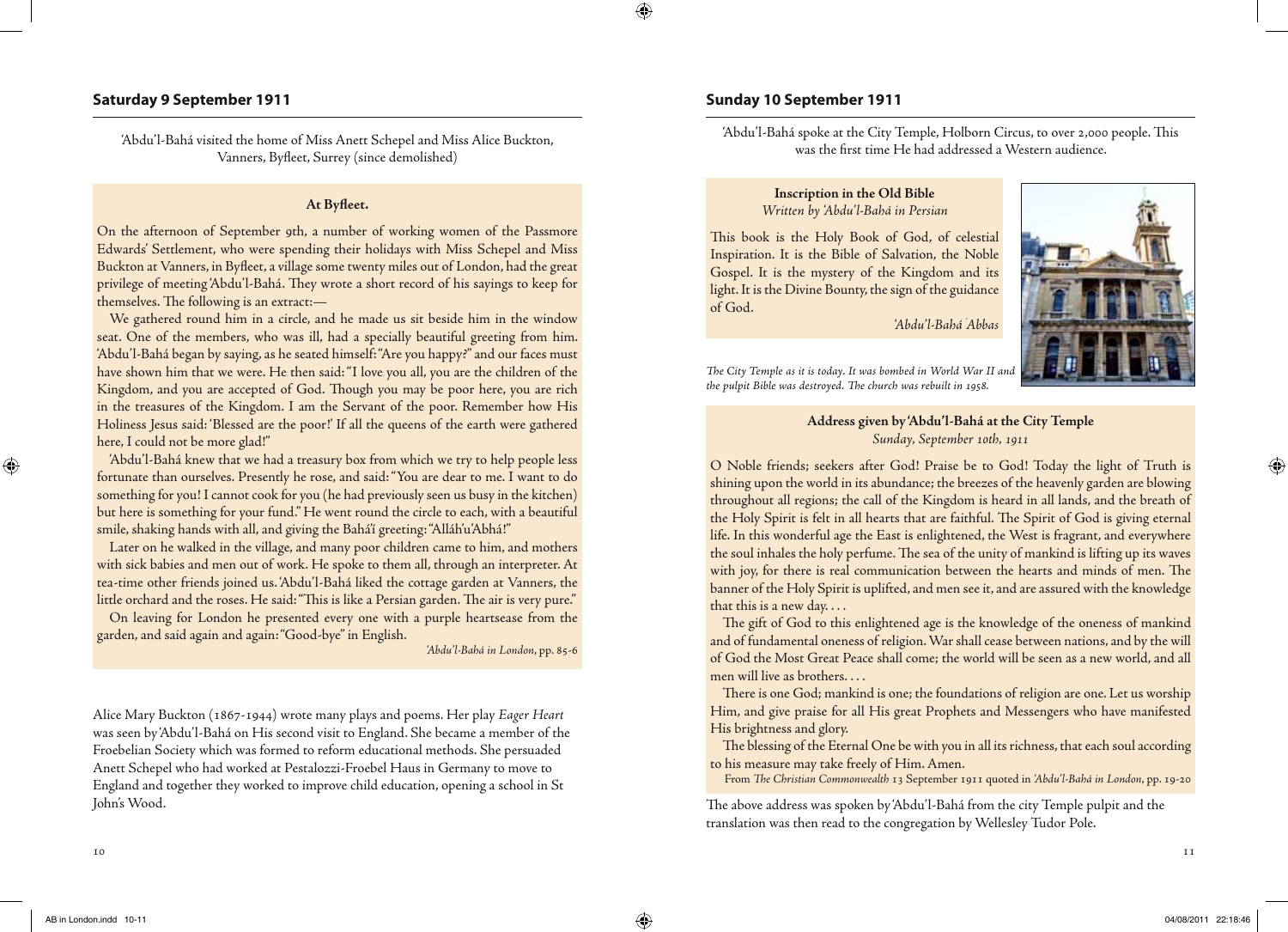# **Wednesday 13 September 1911 Sunday 17 September 1911 <sup>1</sup>**

 Mrs Thornburgh-Cropper gave a reception for 'Abdu'l-Bahá at her home 31 Evelyn Mansions, Carlisle Place, Victoria for about 45 people.

'Abdu'l-Baha said:—Thanks be to God, this is a good meeting. It is very enlightened, it is spiritual.

As a Persian Poet has written:— "The Celestial Universe is so formed that the under world reflects the upper world." That is to say whatever exists in heaven is reflected in this phenomenal world. Now, praise be to God, this meeting of ours is a reflection of the heavenly concourse; it is as though we had taken a mirror and had gazed into it. This reflection from the heavenly concourse we know as love.

As heavenly love exists in the supreme concourse even so it is reflected here. The supreme concourse is filled with the desire for God—thank God, this desire is also here.

Therefore if we say that this meeting is heavenly, it is true. Why? Because we have no other desire except for that which comes from God. We have no other object save the commemoration of God.

Some of the people of the earth desire conquest over others: some of them are longing for rest and ease; others desire a high position; some desire to become famous:— thank God *our* desire is for spirituality and for union with God.

Now that we are gathered here our wish is to raise the banner of the Unity of God, to spread the Light of God, to make the hearts of the people turn to the Kingdom, Therefore I thank God that He is causing us to do this great work.

I pray for all of you, that you may become celestial warriors, that you may everywhere spread the Unity of God and enlighten the East and West, and that you may give to all hearts the love of God. This is my utmost desire, and I pray to God that your desire may be the same.

I am very happy to be with you all. I am pleased with the English King and Government, and with the people.

You may thank God that in this land you are so free. You do not know what lack of freedom there is in the East. When anyone comes to this country he is content.

I wish God's protection for you all. Goodbye to you all.

*'Abdu'l-Bahá in London*, pp. 46-7



*Possibly the first picture of 'Abdu'l-Bahá taken in the West as He leaves a taxi.*

1. *Star of the West* Vol. II No. 11, records this meeting as having taken place on 12th September.

'Abdu'l-Bahá visited St John the Divine Church, Smith Square, Westminster, meeting also the Salvation Army who were singing outside.

### **St. John's Westminster: Introduction**

On September 17th, 'Abdu'l-Bahá at the request of the venerable Archdeacon of Westminster addressed the congregation of Saint John the Divine after evening service. With a few warm words characteristic of his whole attitude Archdeacon Wilberforce introduced the revered Messenger from the East, who had crossed seas and countries on his Mission of Peace and Unity for which he had suffered forty years of captivity and persecution. The Archdeacon had the Bishop's chair placed for his Guest on the Chancel steps, and standing beside him read the translation of 'Abdu'l-Bahá's address himself. The Congregation was profoundly moved, and following the Archdeacon's example knelt to receive the blessing of the Servant of God—who stood with extended arms—his wonderful voice rising and falling in the silence with the power of his invocation. As the Archdeacon said: "Truly the East and the West have met in this sacred place tonight." The hymn "O God our help in ages past" was sung by the entire assembly standing, as 'Abdu'l-Bahá and the Archdeacon passed down the aisle to the vestry hand in hand.

Outside the Church, Salvationists were holding their meeting and 'Abdu'l-Bahá was deeply impressed and touched at the sight of the men, women and children gathered together in the night, at the street corner, praying and singing.

*'Abdu'l-Bahá in London*, p. 21



Archdeacon Albert Basil Orme Wilberforce (1841-1916) was an Anglican priest and an author. He was educated at Eton and Oxford and ordained in 1866. He was appointed Chaplain of the House of Commons in 1896 and Archdeacon of Westminster in 1900.

See also *Star of the West* Vol. II No. 12, p. 12.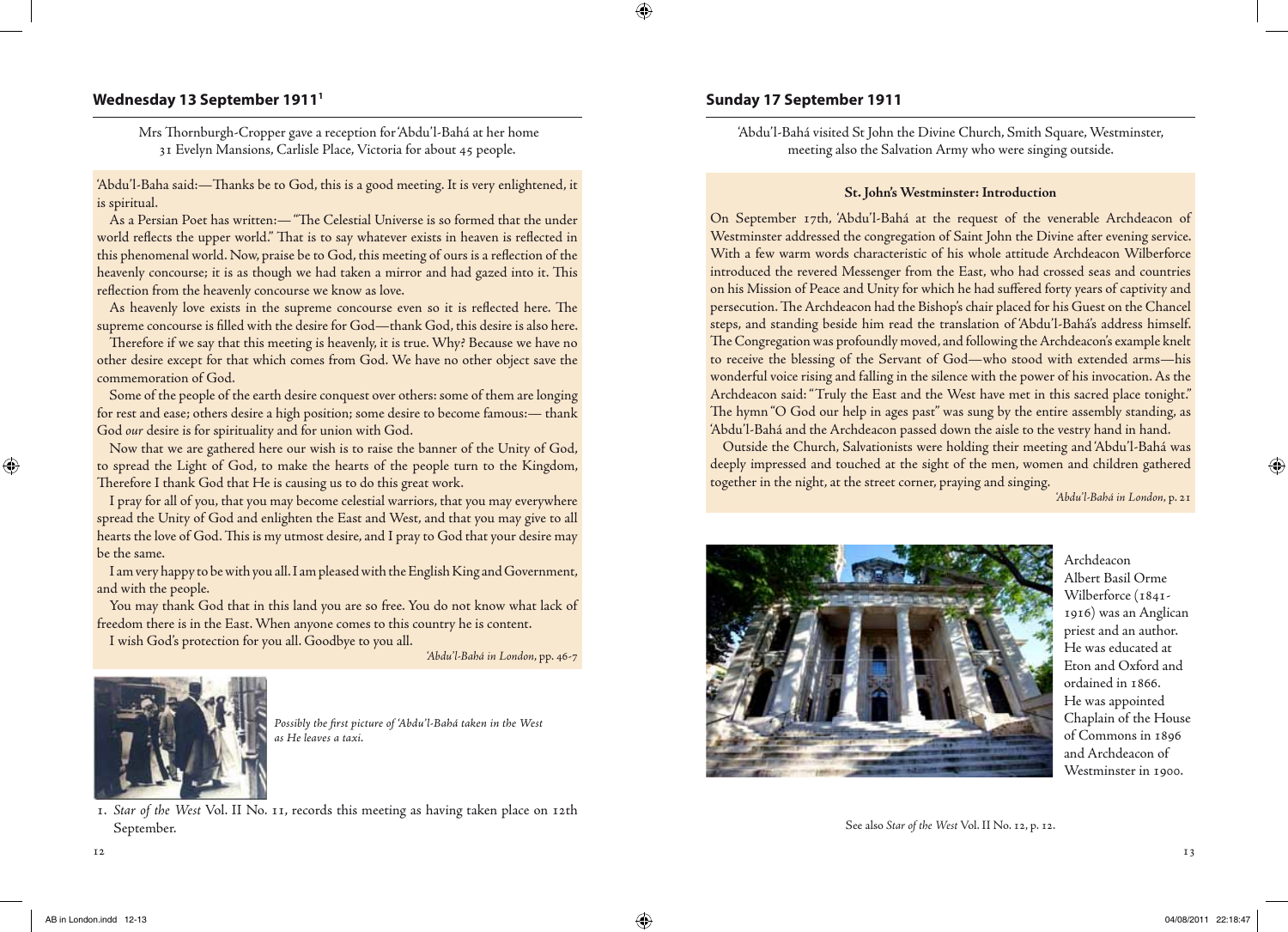'Abdu'l-Bahá visited the home of Misses Marion Jack and Elizabeth Herrick, 137a High Street, Kensington. About 80 people were present.



Marion Jack (1866-1954) was a Canadian painter who had encountered the Faith in Paris at the start of the Twentieth Century. For a short while she taught English to the Master's family in 'Akká and 'Abdu'l-Bahá nicknamed her 'General Jack'. At the time of 'Abdu'l-Bahá's visit she shared an apartment with Elizabeth Herrick and 'Abdu'l-Bahá visited her studio in Stratford Mews, Oxford Street. In 1931 she pioneered to Bulgaria refusing to leave before the start of the Second World War. She is buried in Sophia.

**Discourse by 'Abdu'l-Bahá given at the Unity Meeting of Misses Jack and Herrick**

It is a cold and miserable day but as I was anxious to see you I came here. For a man who has love, effort is a rest. He will travel any distance to visit his friends.

Thank God I see you spiritual and at rest; I give you this message from God; that you must be turned toward Him. Praise God that you are near Him! The unworthy things of this world have not deterred you from seeking the world of Spirit. When in harmony with that world, you care not for the things that perish; your desire is for that which never dies and the Kingdom lies open before you. I hope that the teaching of God will spread throughout the world, and will cause all to be united.

. . . This day the countries of Europe are at rest; Education has become widespread. The light of liberty is the light of the West, and the intention of government is to work for truth and justice in Western countries. But ever the light of spirituality shines from out of the East. In this age that light has become dimmed; religion has become a matter of form and ceremony and the desire for God's love has been lost.

In very age of great spiritual darkness, a light is kindled in the East. So once again the light of the teachings of God has come unto you. Even as education and progress travel from West to East, so does the spiritual fire travel from East to West.

I hope that the people of the West may be illumined by the light of God; that the Kingdom may come to them, that they may find eternal Life, that the Spirit of God may spread like a fire among them, that they may be baptized with the Water of Life and may find a new birth.

This is my desire; I hope by the will of God, He will cause you to receive it, and will make you happy.

In the same way that you have education and material progress so may the light of God be your portion.

God keep all of you in safety.

*'Abdu'l-Bahá in London*, p. 53

# **Friday 22 September 1911 Saturday 23 September 1911**

'Abdu'l-Bahá travelled by train from London to Bristol going from Paddington to Bristol Temple Meads. He stayed at the Clifton Guest House at 17 Royal Crescent which was owned by Major Wellesley Tudor Pole.

Abdul-Baha arrived here from London mid-day on Saturday, Sept. 23rd, and was much pleased with the glorious Clifton views from the Guest House windows and balcony, and with the splendid air. After a short rest carriages were ordered and an extensive drive was taken, through some of the world-renowned beauty spots around Bristol and neighbourhood. Abdul-Baha was much, pleased with, everything and indeed has been radiating joy and happiness among us all. At the evening meal nineteen, sat down with the Master and he spoke of the great joy he found in freedom and in the growing interest now being taken in the Cause of Unity and Peace throughout this country. He told us that this supper was a great and holy occasion and would be recorded in history. The meal itself, partaken of in love and harmony, was indeed a sacrament and a mark of unity and fellowship that would bring the blessing of BAHA'ULLAH upon all gathered round the board.

After the meal Abdul-Baha addressed a gathering of about 80 friends in the Guest House Salon and Tammadon-ul Molk translated. The meeting was a most remarkable one and a wonderful spirit of unity pervaded the whole assembly. The Master spoke vigorously and with great fire, especially in reference to the New Age now dawning and our individual responsibilities in both East and West [see *The Christian Commonwealth*  issue of the 27th, following]. He then blessed the whole assembly in the name of baha'ullah and shook hands with everyone. Sept, 25th. *Wellesley Tudor-Pole*

*Star of the West* Vol. II No. 12

Major Wellesley Tudor Pole (1884-1968) was a businessman– active in many fields – who also had a strong interest in the occult and considered himself to be a 'seer'. He first met 'Abdu'l-Bahá in Ramleh in Alexandria in 1908, having heard of Him earlier.

During the First World War Major Tudor Pole was instrumental in the rescue of 'Abdu'l-Bahá when, in 1918, His life had been threatened by the Ottoman leader, Djemal Pasha.

Although an ardent follower of 'Abdu'l-Bahá, Major Tudor Pole found it difficult to accept the more formal way that Shoghi Effendi was shaping the Bahá'í Faith and so did not become a Bahá'í.

A substantial part of his book *Writing on the Ground*, published in 1968, is devoted to the Bahá'í Faith and his memories of 'Abdu'l-Bahá.

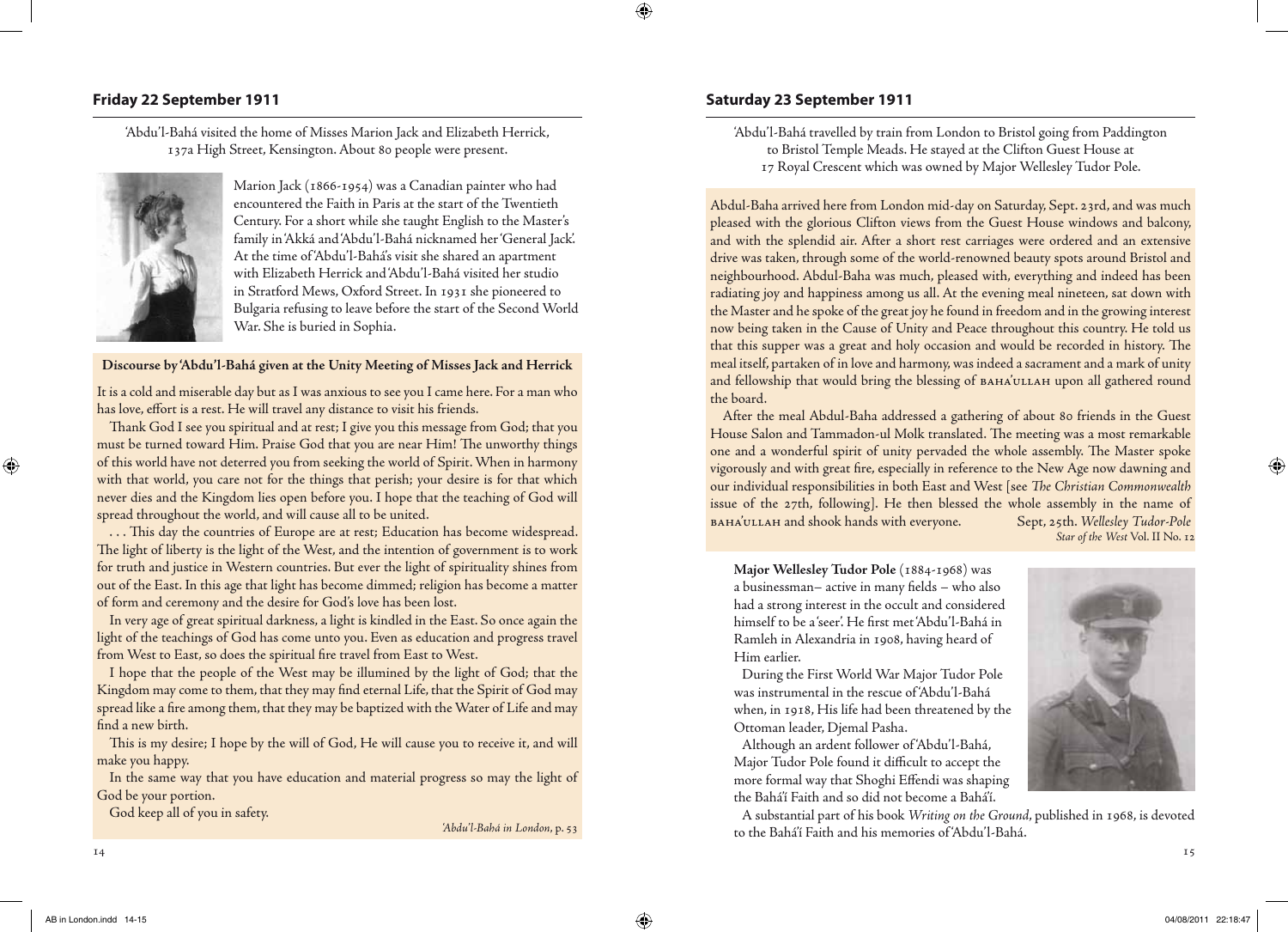'Abdu'l-Bahá motored to Vanners, Byfleet. 'Abdu'l-Bahá returned to London from Bristol by train and went to Lady Blomfield's home.



*In front of the Clifton Guest House in Bristol.* 

On Sunday, 24th, the Master rose early, as is his custom, and from 5a.m. to 8a.m. dictated letters and cablegrams. He then breakfasted with us all and said what great joy it afforded him to be among so many good friends. Another country drive followed and then he gave several private interviews to friends who had just arrived from London, Edinburgh and elsewhere.

After lunch the Master went all over the Guest House blessing and dedicating each room to the service of BAHA'ULLAH and promising that the house would become a centre of peace and rest for pilgrims from East and West. He also blessed the Oratory and all the workers in the house, calling them all into his presence and telling them of the dignity of labour and true service. Again we sat down nineteen to supper, and again, the Master blessed the gathering and showed great joy and animation. After the smoke and noise of London, Abdul-Baha greatly enjoyed the pure Clifton air and evidently benefited by it. He slept well and spent several hours on Monday morning in short discourses and in silent prayer.

About mid-day the Master returned to London after expressing the intention of returning again some day. He wrote a beautiful prayer and blessing in the Visitors' book, and his presence here will make the Guest House a centre of peace and unity for all comers. Sept, 25th. *Wellesley Tudor-Pole*

*Star of the West* Vol. II No. 12

# **Sunday 24 and Monday 25 September 1911 Thursday 28 and Friday 29 September 1911**

On the 28th September, 'Abdu'l-Bahá again visited Vanners, the little farm house on the old royal manor that dates back to the time of Edward II. He motored down from London and stayed over night, returning on the evening of the second day.

'Abdu'l-Bahá was much struck during the drive by two detachments of Boy Scouts tramping the road. When told of the Scouts' motto, "Be Prepared," and that an act of kindness each day is one of their laws and that some of these boys put out a fire and assisted at a recent railway accident, he said. "This makes me very happy."

Arriving at Vanners, he found a strangely mixed crowd, assembled about the gate to welcome him, from the quite poor to the wealthy who had motored over from their country places. A great number followed him and as many as could do so pressed into the garden and sat down around him. The silence was most impressive. The same attention and eagerness to hear was noticed among the people each time 'Abdu'l-Bahá appeared in the village.

After expressing his joy at being with them, he began to speak to the little group in answer to a question about the elaborate civilization of the West. . .

*'Abdu'l-Bahá in London*, p. 86

The morning of the second day, a neighbour sent over her car asking if 'Abdu'l-Bahá would not like to take his guests to the Brooklands aviation ground. Though it was windy, an aviator was on the track, when he heard who the visitor was offered to fly for him. 'Abdu'l-Bahá left his friends and walked out into the middle of the course, where he stood alone watching the biplane making wide circles above him.

A Hindu who was learning to fly at the school joined 'Abdu'l-Bahá's friends and asked: "Who is the man in Eastern dress?"

When told, he exclaimed, "Oh I know him very well through his teachings, which I have studied," and immediately he went to meet 'Abdu'l-Bahá.

They talked together for some time in Arabic, the young man showing great joy at being in his presence. He afterwards said that for many years he had longed for this moment.

While having tea out of doors, 'Abdu'l-Bahá and the young Hindu, sitting at the head of the long benches that has been arranged, talked merrily to everyone.

*'Abdu'l-Bahá in London*, p. 99

⊕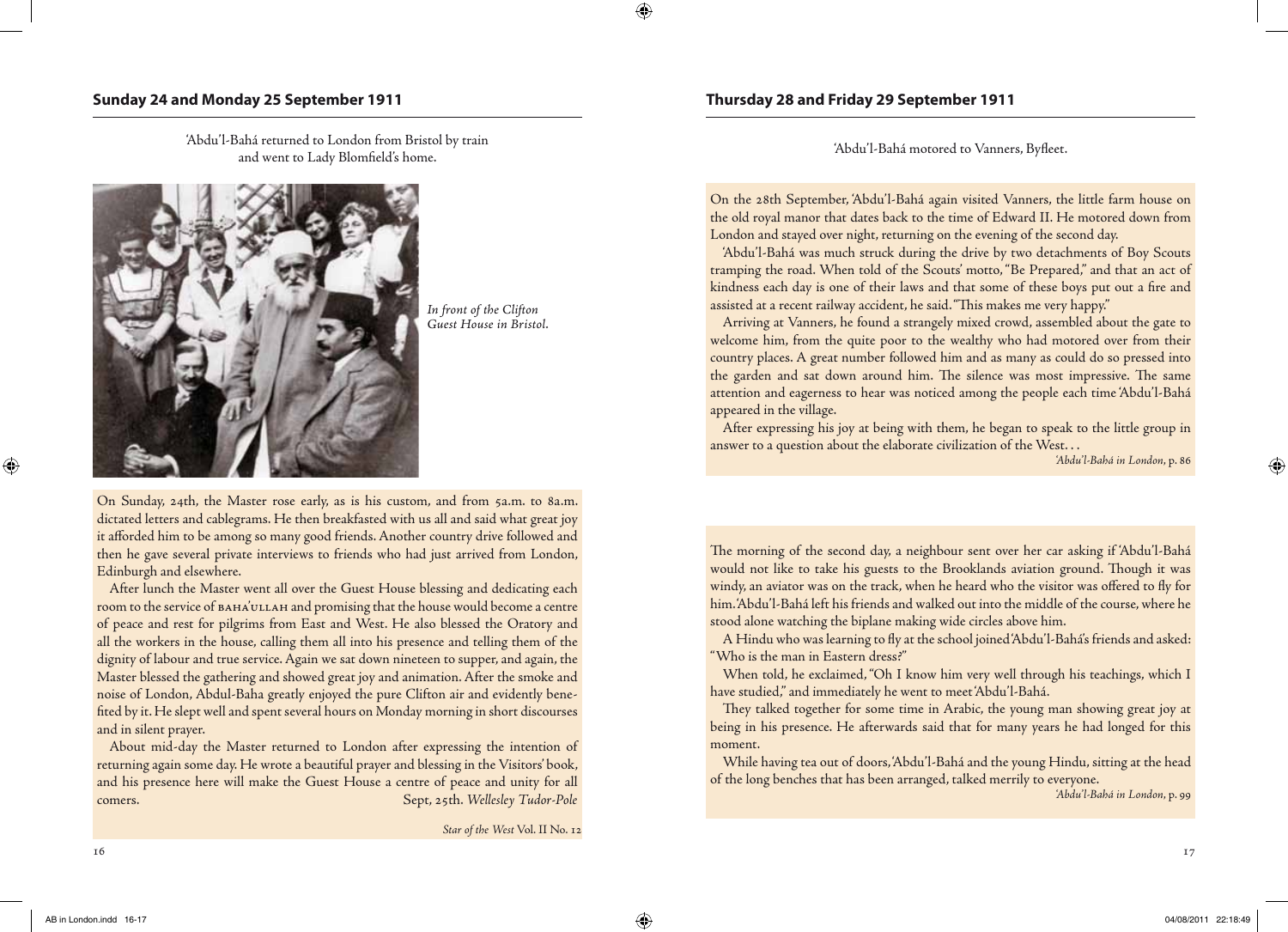Passmore Edwards' Settlement, Tavistock Place

At the invitation of Mrs. Thornburgh-Cropper about two hundred<sup>1</sup> representative people met in the hall of the Passmore Edwards' Settlement, Tavistock Place, last Friday evening to bid farewell to Abdul Baha Abbas on the eve of his departure for Paris. Arriving in London on Monday evening, September 4, he has spent a happy and busy four weeks in our midst. Except for a brief visit to Bristol last week, he remained at 97, Cadogan Gardens. His time was mainly occupied in interviews with people who wished to meet him. These included not a few whose names are household words in this country, and some travelled long distances to see him.

A beautiful spirit prevailed on Friday evening. The atmosphere was very different from that of an ordinary meeting or religious gathering. Everyone present was enriched by the lofty spiritual tone of the proceedings; the notes struck were all in the direction of Brotherhood, unity, peace. While a report of the speeches would give a very inadequate idea of the effect produced, yet they were so well-conceived, so sincere, so exquisitely phrased as to be all worthy of reproduction. Among others Ameer Ali Syed wrote regretting his inability to be present, and Archdeacon Wilberforce sent, affectionate greetings.

*The Christian Commonwealth* of Wednesday Oct, 4, 1911



1. The reprint of this article in *'Abdu'l-Bahá in London*'s gives this figure as 460.

 $\bigoplus$ 

# **Friday 29 September 1911 Saturday 30 September 1911**

'Abdu'l-Bahá gave a farewell address at the 'Abdu'l-Bahá was invited to visit the Theosophical Society by Annie Besant.

On September 30th, 'Abdu'l-Bahá met the Theosophical society at their new Headquarters at the express request of their president Mrs. Annie Besant. After a general history of the movement and sympathetic words of welcome by Mr. A. P. Sinnett, 'Abdu'l-Bahá rose and delivered to the crowded assembly an address upon the distinctive notes of the Bahá'í teaching, warmly commending the eagerness of the Society in its search for Truth.



*'Abdu'l-Bahá in London*, p. 26

### **Discourse of 'Abdu'l-Bahá given at the Theosophical Head Quarters.** *September 3oth, 1911*

O Respected Assembly! O friends of Truth! The inherent nature of fire is to burn, the inherent nature of electricity is to give light, the inherent nature of the sun is to shine, and the inherent nature of the organic earth is the power of growth. . .

Bahá'u'lláh, like a bright star, rose from the horizon of Persia and shone with the great Light of Guidance, giving heavenly radiance and establishing the new Teaching. . .

*Firstly*: He lays stress on the search for Truth. This is most important, because the people are too easily led by tradition. . .

*Secondly*: Bahá'u'lláh taught the Oneness of humanity; that is to say, all the children of men are under the mercy of the Great God. . .

*Thirdly*: Bahá'u'lláh taught, that Religion is the chief foundation of Love and Unity and the cause of Oneness. . .

*Fourthly*: Religion and Science are inter-twined with each other and cannot be separated. These the two wings with which humanity must  $fly...$ 

*Fifthly*: The Reality of the divine Religions is one, because the Reality is one and cannot be two. All the prophets are united in their message, and unshaken. . .

*Sixthly*: Equality and Brotherhood must be established among all members of mankind. This is according to Justice...

*Seventhly*: The arrangements of the circumstances of the people must be such that poverty shall disappear, . . .

*Eighthly*: Bahá'u'lláh declared the coming of the Most Great Peace. All the nations and peoples will come under the shadow of the Tent of the Great Peace and Harmony

*Ninthly*: Bahá'u'lláh taught that hearts must receive the Bounty of the Holy Spirit, so that Spiritual civilization may be established.

This is a short summary of the Teachings of Bahá'u'lláh. To establish this Bahá'u'lláh underwent great difficulties and hardships. . .

*'Abdu'l-Bahá in London*, pp. 27-30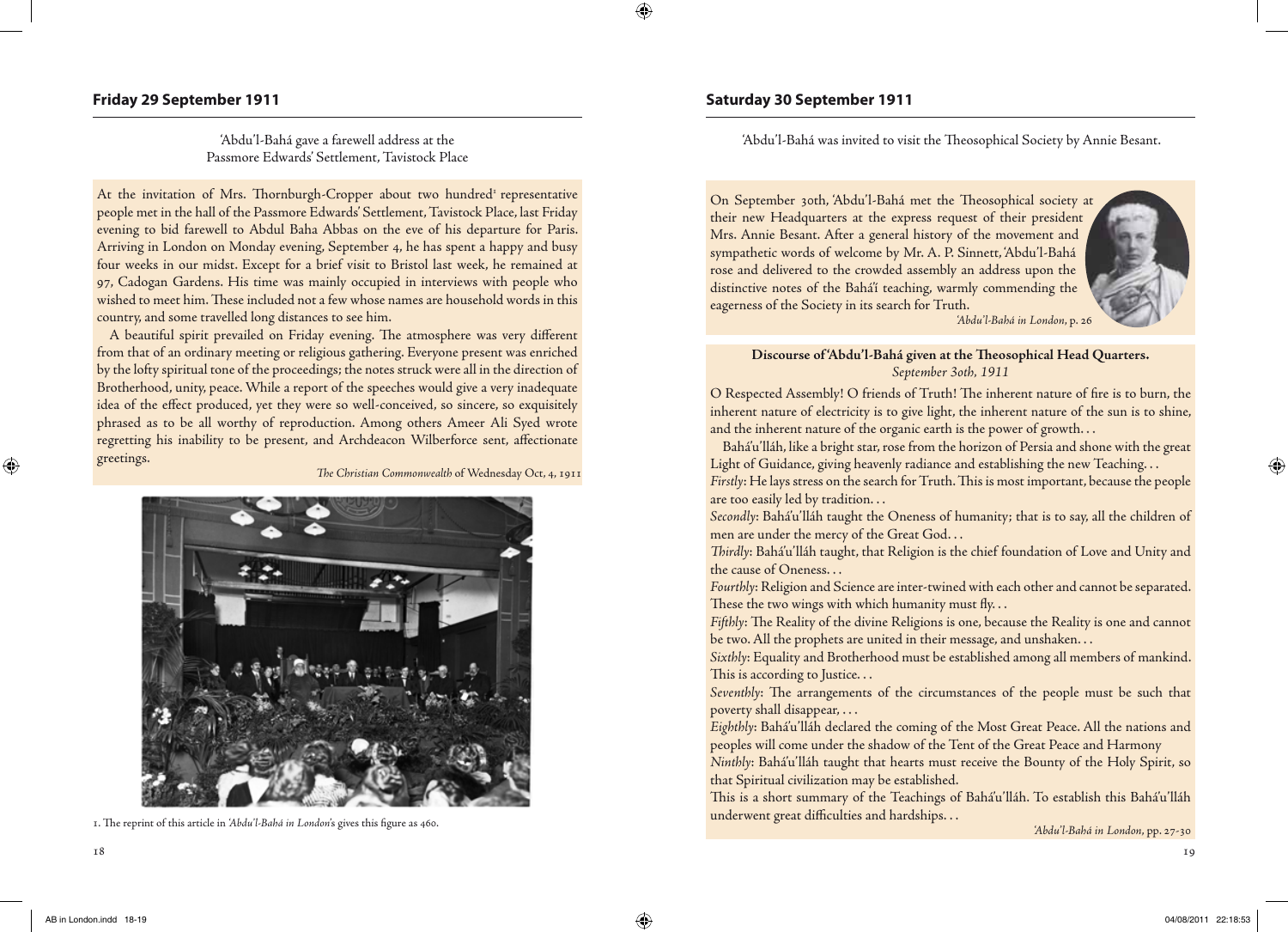# **Sunday 1 October 1911 Monday 2 October 1911**

'Abdu'l-Bahá blessed a marriage and later gave a short address at the Higher Thought Centre, 10 Cheniston Gardens, Kensington.

Quite an oriental note was struck toward the end of 'Abdu'l-Bahá's London visit, by the marriage of a young Persian couple who had sought his presence for the ceremony, the bride journeying from Baghdad accompanied by her uncle in order to meet her fiance here and be married before 'Abdu'l-Bahá's departure. The bride's father and grandfather had been followers of Baha'u'Ilah during the time of his banishment.

*'Abdu'l-Bahá in London*, p. 77

# *The subjoined notes are taken from "The Quarterly Record of `Higher Thought' Work," November 1911.*

One of the most interesting and significant events which have taken place, has been the visit of 'Abdu'l-Bahá to London. The Persian Mage whose life, passed in prison, has been spent in promoting peace and unity by the one certain method of aiding individual spiritual development, must in a very real sense have "tasted of the travail of his soul and been satisfied". Not only was he visited privately by nearly every earnest truth-seeker and leader of high thought in London, but his message was made known to thousands who had but dimly heard his name before.

The Higher Thought Centre was well known to 'Abdu'l-Bahá as the place where the Bahá'ís held their weekly meetings under the direction of Miss Rosenberg, and an invitation to the Centre was accepted by him just two days before his departure. Through his interpreter 'Abdu'l-Bahá gave a kindly greeting and a short impressive address, dwelling on the blessedness of such an assembly gathered in a spirit of unity and spiritual aspiration. He concluded with a lowly uttered fervent prayer in his own tongue, and a benediction which all present felt to be very real.

On the following day a message was conveyed to the Centre from 'Abdu'l-Bahá signifying the fullest appreciation of all kindness shown to the Bahá'ís, and concluding with these words; "it matters not what name each calls himself – The Great Work is One."

"Christ is ever in the world of existence. He has never disappeared out of it. . . . Rest assured that Christ is present. The Spiritual beauty we see around us today is from the breathings of Christ."

### *'Abdu'l-Bahá in London*, pp. 40-41

In October 1902 the Kensington Higher Thought Centre passed this resolution: *That the Centre stands for the definite teaching of absolute Oneness of Creator and Creation – Cause and Effect – and that nothing which may contradict or be in opposition to the above principles be admitted to the 'Higher Thought' Centre Platform*.

*By Oneness of Cause and Effect is meant, that Effect (man) does consist only of what Cause is; but a part (individual personality) is not therefore co-extensive with the whole*.

'Abdu'l-Bahá breakfasted with the Lord Mayor of London at the Mansion House, City of London.



The Lord Major of London at the time of 'Abdu'l-Bahá's visit was Sir Thomas Vezey Strong (1858- 1920). He was a teetotaler and a temperance advocate. He traded in paper and was the holder of a number of honours.

*The Mansion House as it is today*

### **Visit to the Lord Mayor**

At the express wish of the Lord Mayor, 'Abdu'l-Bahá paid him a visit early one morning at the Mansion House. The talk turned chiefly upon the social conditions of great cities, and 'Abdu'l-Bahá said that London was the best regulated city he had seen.

He said: "Every man walking in the street is free as if he were in his own kingdom. There is a great spiritual light in London. The effort made for justice is real and in this country the law is the same for the poor as for the rich." He took great interest in hearing of the care that is taken of prisoners as they leave jail, and spoke of the land being happy where the magistrates are as fathers to the people.

### *'Abdu'l-Bahá in London*, pp. 109-10

On his last afternoon in London, a reporter called to ask him of his future plans, finding him surrounded by a number of friends who had called to bid him good-bye. When, in answer to this query, 'Abdu'l-Bahá told in perfect English of his intention to visit Paris and go from there to Alexandria, the press representative evinced surprise at his faultless pronunciation. Thereupon 'Abdu'l-Bahá proceeded to march with a free stride up and down the flower-scented drawing room, his Oriental garb contrasting strangely with his modern surroundings; and, to the amusement of the assembly, uttered a string of elaborate English words, laughingly ending, "Very difficult English words I speak!" Then, a moment later, with the swift transition of one who knows both how to be grave and gay, he showed himself terribly in earnest.

*'Abdu'l-Bahá in London*, pp. 110-11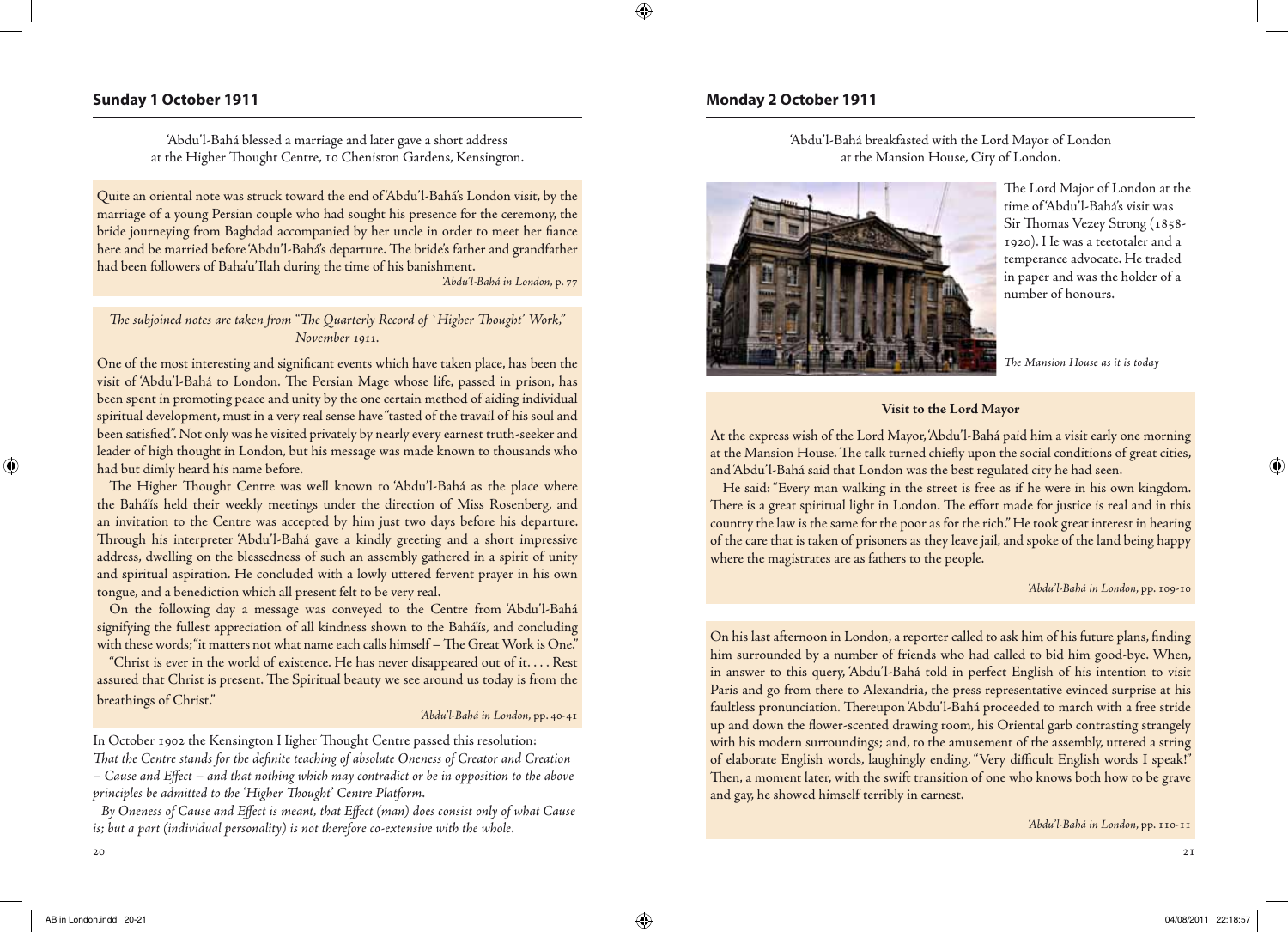# **Tuesday 3 October 1911**

'Abdu'l-Bahá left London from Victoria Station for Paris, with a fairly large party accompanying Him.

The last morning came. The secretaries and several friends were ready to start for the train.

'Abdu'l-Bahá sat calmly writing. We reminded Him that the hour to leave for the train was at hand. He looked up, saying:

"There are things of more importance than trains," and He continued to write.

Suddenly in breathless haste a man came in, carrying in his hand a beautiful garland of fragrant white flowers. Bowing low before the Master, he said:

"In the name of the disciples of Zoroaster, The Pure One, I hail Thee as the 'Promised Sháh Bahrám'!"

Then the man, for a sign, garlanded 'Abdu'l-Bahá, and proceeded to anoint each and all of the amazed friends who were present with precious oil, which had the odour of fresh roses.

This brief but impressive ceremony concluded, 'Abdu'l-Bahá, having carefully divested Himself of the garland, departed for the train.

We had witnessed a solemn act in the Mysterious Sacred Drama of the World.

'Abdu'l-Bahá's sojourn in London was ended. We stood bereft of His presence.

Lady Blomfield in *The Chosen Highway* pp. 174-5

### **The Farewell**

On the last morning of 'Abdu'l-Bahá's stay in London many friends gathered both at Cadogan Gardens and at the station to bid him farewell. An impressive and interesting ceremony was performed at the house by a Zoroastrian (a physician), who sent an elaborate telegram to some Parsis in Bombay, saying: "The Torch of Truth has been lighted again in the East and the West by 'Abdu'l-Bahá." Instructed by his brethren, this follower of one of the most ancient religions in the world had brought with him a sacred oil of a rare perfume, with which he annointed the head and breast of 'Abdu'l-Bahá, afterwards touching the hands of all present. He then placed around Abdu'l-Baha's neck and shoulders an exquisite garland of rose-buds and lilies.

The last glimpse which the friends had at Victoria Station was that of the venerable face and form standing at the window, gazing out with a look of benevolence and wonderful tenderness on those he was leaving.

*'Abdu'l-Bahá in London*, p. 113

# **Other events**

After 100 years it is not always possible to give an exact date of an event if that date was not recorded.

A spirited conversation due to the visit of an ardent suffragist will long be remembered by those who had the privilege of being present. . .

'Abdu'l-Bahá turned to the visitor: "Give me your reasons for believing that woman today should have the vote?"

*Answer*: "I believe that humanity is a divine humanity and that it must rise higher and higher; but it cannot soar with only one wing." 'Abdu'l-Bahá expressed His pleasure at the answer, and smiling, replied: "But what will you do if one wing is stronger than the other?" *Answer*: "Then we must strengthen the weaker wing . . ."

'Abdu'l-Bahá smiled and asked: "What will you say if I prove to you that woman is the stronger wing?"

The answer came in the same bright vein, "You will earn my eternal gratitude!" at which all the company made merry.

*'Abdu'l-Bahá in London*, pp. 102-03

Two ladies had written from Scotland asking if it were possible that 'Abdu'1-Baha would spare them one evening. . . .

Everybody was feeling elated at the prospect of a wonderful evening, unmarred by the presence of any but the most intimate and the most comprehending of the friends. Not more than half an hour had passed, when, to our consternation, a persistent person pushed past the servitors, and strode into our midst. Seating himself, and lighting a cigarette without invitation, he proceeded to say that he intended writing an article for some paper about 'Abdu'1-Baha, superciliously asking for "Some telling points, don't you know." He talked without a pause in a far from polite manner. We were speechless and aghast at the intrusion of this insuffer -able and altogether unpleasant bore, spoiling our golden hour! Presently 'Abdu'1-Baha rose and, making a sign to the man to follow Him,

. . . We looked at one another. The bore had gone, yes, but alas! so also had the Master! . . . Being the hostess, I was perturbed and perplexed. Then I went to the door of the audience room, and said to the secretary: "Will you kindly say to 'Abdu'1-Baha that the ladies with whom the appointment has been made are awaiting His pleasure."...

Almost immediately we heard steps approaching along the corridor. They came across the hall to the door. The sound of kind farewell words reached us. Then the closing of the door, and the Beloved came back.

"Oh, Master!" we said.

Pausing near the door, He looked at us each in turn, with a look of deep, grave meaning. "You were making that poor man uncomfortable, so strongly desiring his absence; I took him away to make him feel happy."

Truly 'Abdu'l-Baha's thoughts and ways were far removed from ours!

Lady Blomfield in *The Chosen Highway* pp. 162-3